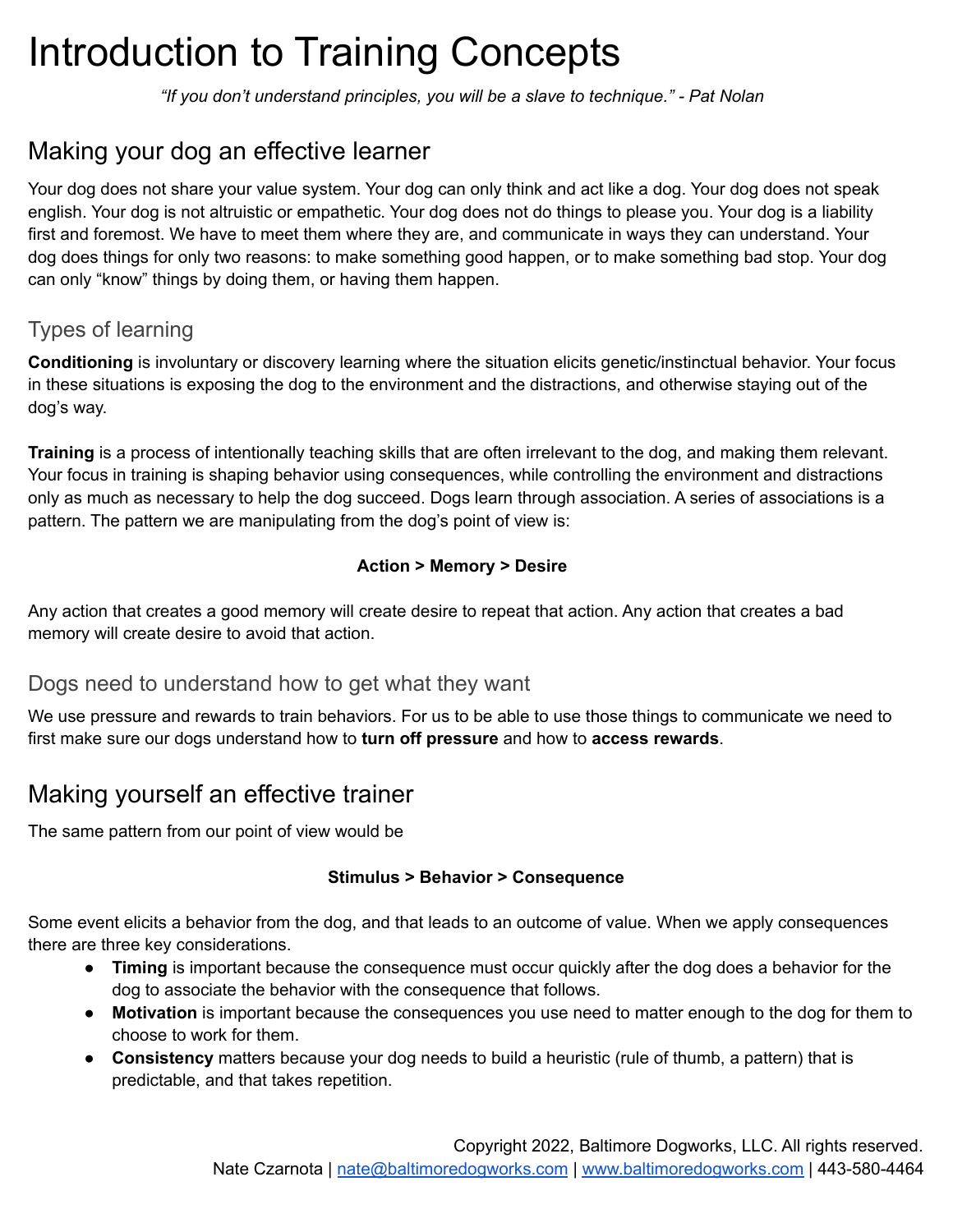### Using Pressure

**Pressure motivates, release educates.** Application of pressure creates a problem for the dog to solve, and pressure turning off tells the dog when the problem has been solved. Take care to remember that **you need to provide motivation (force) and information (duration/direction) when using pressure**. You should have a distinct pressure application for each behavior you teach your dog. Otherwise, you are ignoring the unique advantage leash and collar training has over other modalities. An e-collar can provide force but it provides limited information. For this reason we prefer training with a leash and collar first, then using e-collar to reinforce well known behaviors. This is also why we repeat commands when using e-collar pressure, but do not do that when using the leash.

A good rule of thumb is to only force behaviors that you have seen the dog perform for a reward. This includes the behavior itself, as well as the circumstances under which the behavior is being performed.

#### Using Rewards

Rewards come in many forms: food, toys, praise, petting, comfort.

- **Direct rewards** are rewards the dog received while they are engaged in a behavior. Direct rewards can create an outwardly focused dog, and can create stability in a behavior. In our training, we provide direct rewards expecting the dog to remain in the behavior while receiving them.
- **Indirect rewards** are rewards that dogs receive after they exit a behavior. With indirect rewards we expect the dog to exit behavior and get the reward elsewhere. Indirect rewards can create an inwardly focused dog, and can create instability in behavior. Because the dog has to leave the behavior to get an indirect reward, we need a way to clearly identify why the reward event is happening, so we use a marker/clicker to draw attention to the moment that caused the reward event. This is the value of clicker/marker training: it allows for latency between behavior and consequence.

#### 3 Action Introduction

All fundamental trained skills fall into one of three categories:

- **Go**
- **Come**
- **Stop**

Focus on those first. Teach complex skills (heeling, retrieving, casting) by isolating their basic parts, working on them separately, and then recombining them. Even simple exercises can always be broken down into smaller parts to help dogs who are confused, or having trouble.

#### 3 Phases of Training

- **Teach**: Get the dog to do IT, and then put IT on cue. No distractions.
- **Train**: Reward the dog for getting IT right and correct the dog to help them keep IT right. Just enough distractions to deepen the dog's commitment to the task.
- **Proof**: Use distractions and different environments to deepen the dog's commitment to doing IT. Gradually increasing distractions to the point where your real life expectations are underwhelming.